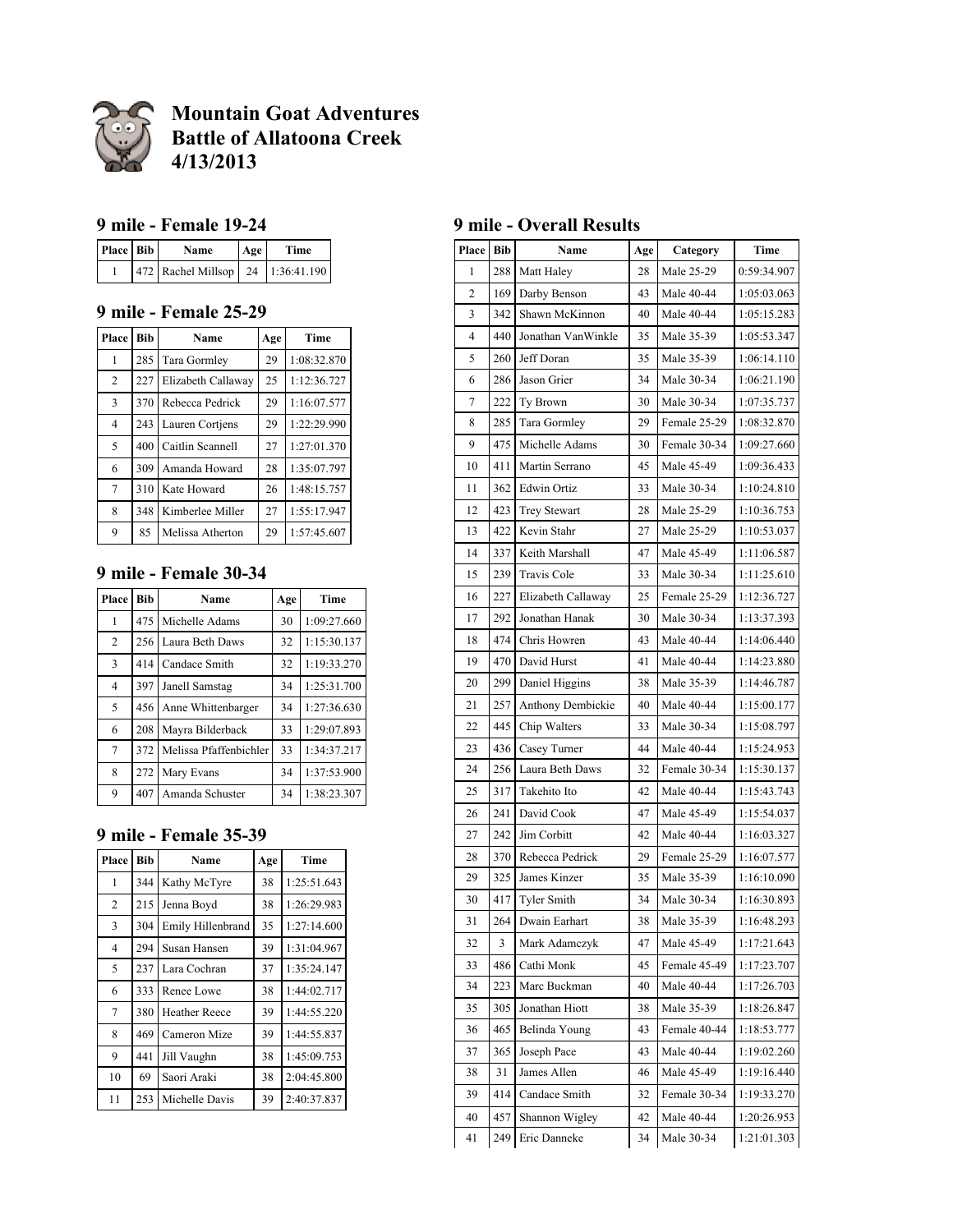#### **9 mile - Female 40-44**

| Place          | <b>Bib</b> | Name                | Age | Time        |
|----------------|------------|---------------------|-----|-------------|
| 1              | 465        | Belinda Young       | 43  | 1:18:53.777 |
| $\overline{c}$ | 315        | Mariko Ishikawa     | 41  | 1:28:17.740 |
| 3              | 418        | Janice Socha        | 40  | 1:28:56.960 |
| 4              | 339        | Denise Mastroserio  | 42  | 1:31:09.323 |
| 5              | 234        | Jenna Cavin         | 41  | 1:33:36.943 |
| 6              | 259        | Jennifer Donovan    | 40  | 1:36:06.130 |
| 7              | 278        | Catherine Gagne     | 41  | 1:36:13.230 |
| 8              | 363        | <b>Blanca Pace</b>  | 41  | 1:38:20.037 |
| 9              | 338        | Danielle Martin     | 41  | 1:42:19.847 |
| 10             | 364        | <b>Hilary Pace</b>  | 42  | 1:43:52.063 |
| 11             | 218        | Sherylanne Branning | 40  | 1:49:31.113 |
| 12             | 398        | <b>Joy Sandoz</b>   | 41  | 1:52:11.963 |
| 13             | 261        | Lisa Dowdy          | 44  | 2:11:33.643 |
| 14             | 435        | Donna Tucker        | 44  | 2:21:44.627 |

### **9 mile - Female 45-49**

| Place Bib      |     | Name           | Age | Time        |
|----------------|-----|----------------|-----|-------------|
|                |     | 486 Cathi Monk | 45  | 1:17:23.707 |
| 2              | 450 | Lisa Wearing   | 46  | 1:32:54.090 |
| 3              | 289 | Eve Hall       | 47  | 1:35:41.217 |
| $\overline{4}$ | 438 | Sarah Tynes    | 46  | 1:36:35.383 |
| 5              | 220 | Shannon Brown  | 47  | 2:06:13.183 |

## **9 mile - Female 50-54**

| Place Bib     | Name                 | Age | Time        |
|---------------|----------------------|-----|-------------|
|               | 350   Marlene Milz   | 51  | 1:33:29.910 |
| $\mathcal{L}$ | 387   Kat Richardson | 52  | 1:37:11.743 |
|               | 432   Sudie Teszler  | 50  | 1:43:27.753 |

#### **9 mile - Male 18 and under**

| Place   Bib | Name                  | Age | Time        |
|-------------|-----------------------|-----|-------------|
|             | 233 Colter Cavin      | 11  | 1:30:16.100 |
|             | 216   Andrew Bramlett |     | 2:23:26.827 |
|             | 250 Ben Davis         | 13  | 2:40:38.187 |

### **9 mile - Male 19-24**

| Place   Bib | <b>Name</b> | Age | Time                                |
|-------------|-------------|-----|-------------------------------------|
|             |             |     | 413   Brad Smith   24   1:29:34.953 |

### **9 mile - Male 25-29**

| Place   Bib    | Name             | Age | <b>Time</b> |
|----------------|------------------|-----|-------------|
|                | 288 Matt Haley   | 28  | 0:59:34.907 |
| 2              | 423 Trey Stewart | 28  | 1:10:36.753 |
| 3              | 422 Kevin Stahr  | 27  | 1:10:53.037 |
| $\overline{4}$ | 382 Joshua Reed  | 29  | 1:25:14.217 |

| <b>Place</b> | <b>Bib</b> | Name                  | Age | Category      | Time        |
|--------------|------------|-----------------------|-----|---------------|-------------|
| 42           | 235        | Jeremy Clark          | 36  | Male 35-39    | 1:21:20.653 |
| 43           | 437        | John Turner           | 55  | Male 55-59    | 1:21:23.183 |
| 44           | 13         | Michael Albertson     | 44  | Male 40-44    | 1:21:23.190 |
| 45           | 479        | Dwayne Brumlow        | 45  | Male 45-49    | 1:21:23.707 |
| 46           | 481        | Cameron Stewart       | 47  | Male 45-49    | 1:21:46.017 |
| 47           | 416        | Jonathan Smith        | 33  | Male 30-34    | 1:21:52.473 |
| 48           | 275        | Adam Feder            | 46  | Male 45-49    | 1:22:06.773 |
| 49           | 371        | Nicholas Pepper       | 41  | Male 40-44    | 1:22:16.040 |
| 50           | 395        | Jason Russell         | 40  | Male 40-44    | 1:22:17.227 |
| 51           | 473        | Nandan Kidambi        | 35  | Male 35-39    | 1:22:19.750 |
| 52           | 320        | <b>Brad Joiner</b>    | 43  | Male 40-44    | 1:22:22.743 |
| 53           | 243        | Lauren Cortjens       | 29  | Female 25-29  | 1:22:29.990 |
| 54           | 401        | Gerald Schaefer       | 42  | Male 40-44    | 1:22:35.770 |
| 55           | 224        | Jeb Buffington        | 36  | Male 35-39    | 1:23:03.790 |
| 56           | 451        | Paul Wearing          | 47  | Male 45-49    | 1:23:07.257 |
| 57           | 318        | Kris Jackson          | 31  | Male 30-34    | 1:23:13.833 |
| 58           | 427        | Mark Sweeney          | 48  | Male 45-49    | 1:23:16.787 |
| 59           | 471        | Jeff Mahoney          | 43  | Male 40-44    | 1:23:25.033 |
| 60           | 393        | Alexander Rogers      | 30  | Male 30-34    | 1:24:23.423 |
| 61           | 382        | Joshua Reed           | 29  | Male 25-29    | 1:25:14.217 |
| 62           | 267        | Dan Ellithorp         | 58  | Male 55-59    | 1:25:26.257 |
| 63           | 397        | Janell Samstag        | 34  | Female 30-34  | 1:25:31.700 |
| 64           | 357        | Doug Mulkey           | 57  | Male 55-59    | 1:25:50.093 |
| 65           | 344        | Kathy McTyre          | 38  | Female 35-39  | 1:25:51.643 |
| 66           | 406        | Greg Schultz          | 36  | Male 35-39    | 1:26:18.077 |
| 67           | 215        | Jenna Boyd            | 38  | Female 35-39  | 1:26:29.983 |
| 68           | 296        | Mike Helenbrook       | 43  | Male 40-44    | 1:26:38.680 |
| 69           | 394        | <b>Rhett Rogers</b>   | 48  | Male 45-49    | 1:26:49.463 |
| 70           | 358        | George Hunter Myers   | 53  | Male 50-54    | 1:26:59.220 |
| 71           | 400        | Caitlin Scannell      | 27  | Female 25-29  | 1:27:01.370 |
| 72           | 304        | Emily Hillenbrand     | 35  | Female 35-39  | 1:27:14.600 |
| 73           | 343        | <b>Bradley McLean</b> | 44  | Male 40-44    | 1:27:30.477 |
| 74           | 456        | Anne Whittenbarger    | 34  | Female 30-34  | 1:27:36.630 |
| 75           | 323        | Jon Kendall           | 43  | Male 40-44    | 1:27:49.010 |
| 76           | 315        | Mariko Ishikawa       | 41  | Female 40-44  | 1:28:17.740 |
| 77           | 71         | Chris Archer          | 50  | Male 50-54    | 1:28:48.230 |
| 78           | 418        | Janice Socha          | 40  | Female 40-44  | 1:28:56.960 |
| 79           | 379        | Chad Reece            | 31  | Male 30-34    | 1:28:57.657 |
| 80           | 208        | Mayra Bilderback      | 33  | Female 30-34  | 1:29:07.893 |
| 81           | 478        | Thomas Mengel         | 45  | Male 45-49    | 1:29:19.800 |
| 82           | 413        | <b>Brad Smith</b>     | 24  | Male 19-24    | 1:29:34.953 |
| 83           | 276        | <b>Steve Flores</b>   | 43  | Male 40-44    | 1:29:56.447 |
| 84           | 378        | Dylan Reach           | 38  | Male 35-39    | 1:29:57.737 |
| 85           | 293        | Karl Hansen           | 43  | Male 40-44    | 1:30:15.657 |
| 86           | 233        | Colter Cavin          | 11  | Male under 18 | 1:30:16.100 |
| 87           | 431        | Joshua Taylor         | 37  | Male 35-39    | 1:30:32.377 |
| 88           | 294        | Susan Hansen          | 39  | Female 35-39  | 1:31:04.967 |
| 89           | 339        | Denise Mastroserio    | 42  | Female 40-44  | 1:31:09.323 |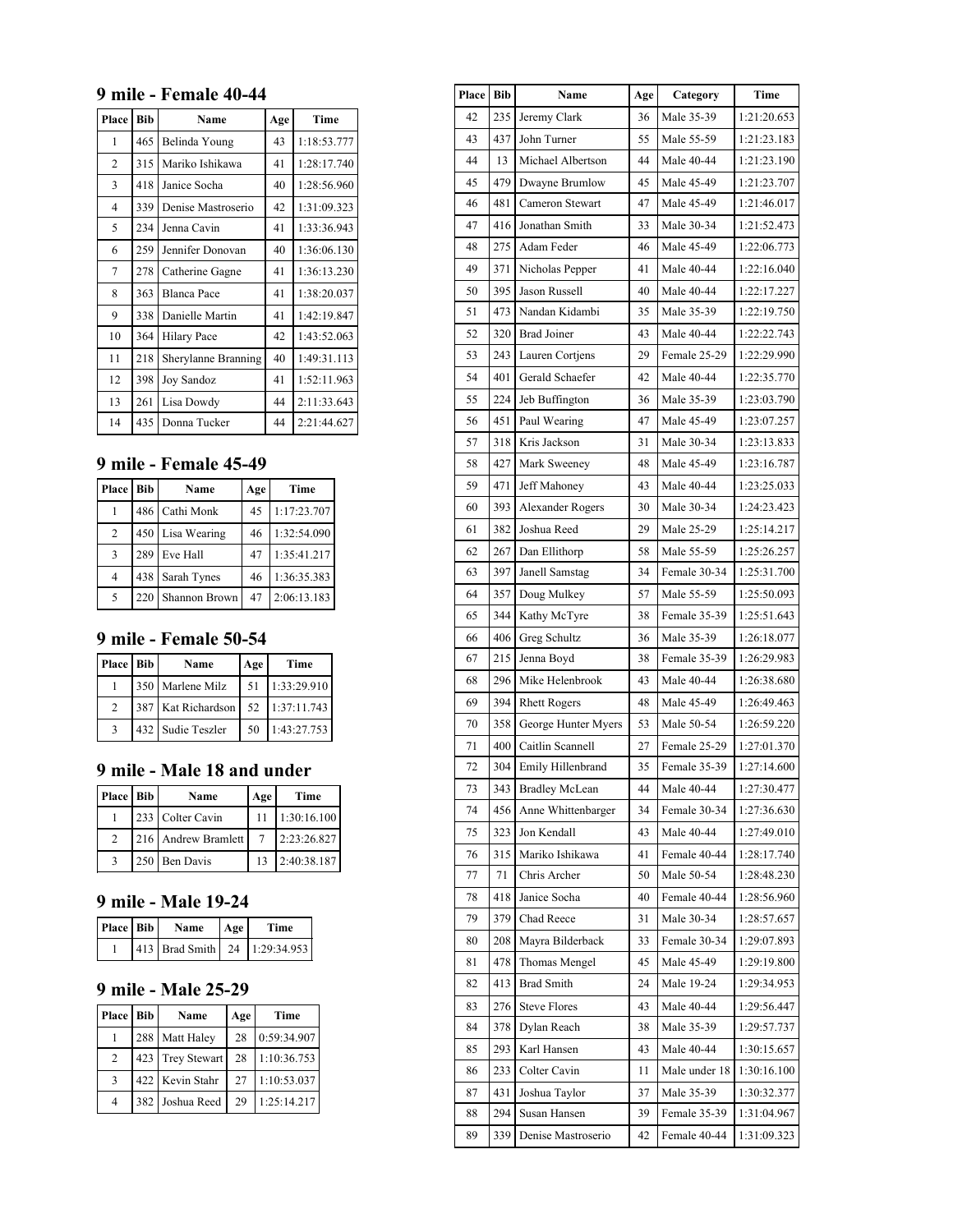#### **9 mile - Male 30-34**

| Place          | <b>Bib</b> | Name               | Age | Time        |
|----------------|------------|--------------------|-----|-------------|
| 1              | 286        | Jason Grier        | 34  | 1:06:21.190 |
| $\overline{c}$ | 222        | Ty Brown           | 30  | 1:07:35.737 |
| 3              | 362        | <b>Edwin Ortiz</b> | 33  | 1:10:24.810 |
| 4              | 239        | Travis Cole        | 33  | 1:11:25.610 |
| 5              | 292        | Jonathan Hanak     | 30  | 1:13:37.393 |
| 6              | 445        | Chip Walters       | 33  | 1:15:08.797 |
| 7              | 417        | <b>Tyler Smith</b> | 34  | 1:16:30.893 |
| 8              | 249        | Eric Danneke       | 34  | 1:21:01.303 |
| 9              | 416        | Jonathan Smith     | 33  | 1:21:52.473 |
| 10             | 318        | Kris Jackson       | 31  | 1:23:13.833 |
| 11             | 393        | Alexander Rogers   | 30  | 1:24:23.423 |
| 12             | 379        | Chad Reece         | 31  | 1:28:57.657 |
| 13             | 236        | Gregory Cochran    | 30  | 1:32:07.040 |
| 14             | 340        | Sean McCarthy      | 31  | 1:36:51.280 |
| 15             | 355        | Ethan Moore        | 34  | 1:55:05.990 |

## **9 mile - Male 35-39**

| Place          | <b>Bib</b> | Name                 | Age | <b>Time</b> |
|----------------|------------|----------------------|-----|-------------|
| 1              | 440        | Jonathan VanWinkle   | 35  | 1:05:53.347 |
| $\overline{c}$ | 260        | Jeff Doran           | 35  | 1:06:14.110 |
| 3              | 299        | Daniel Higgins       | 38  | 1:14:46.787 |
| $\overline{4}$ | 325        | James Kinzer         | 35  | 1:16:10.090 |
| 5              | 264        | Dwain Earhart        | 38  | 1:16:48.293 |
| 6              | 305        | Jonathan Hiott       | 38  | 1:18:26.847 |
| 7              | 235        | Jeremy Clark         | 36  | 1:21:20.653 |
| 8              | 473        | Nandan Kidambi       | 35  | 1:22:19.750 |
| 9              | 224        | Jeb Buffington       | 36  | 1:23:03.790 |
| 10             | 406        | Greg Schultz         | 36  | 1:26:18.077 |
| 11             | 378        | Dylan Reach          | 38  | 1:29:57.737 |
| 12             | 431        | Joshua Taylor        | 37  | 1:30:32.377 |
| 13             | 455        | Nathan Whitehurste   | 35  | 1:33:24.837 |
| 14             | 484        | <b>Alan Vickness</b> | 36  | 1:35:11.563 |
| 15             | 287        | Mike Griffin         | 38  | 1:36:43.430 |
| 16             | 282        | <b>Michael Gates</b> | 37  | 1:36:58.927 |
| 17             | 404        | Chris Schubert       | 39  | 1:42:38.797 |
| 18             | 405        | Mike Schug           | 36  | 1:45:09.667 |

| Place | <b>Bib</b> | Name                   | Age | Category     | Time        |
|-------|------------|------------------------|-----|--------------|-------------|
| 90    | 419        | <b>Forrest Speed</b>   | 46  | Male 45-49   | 1:31:43.840 |
| 91    | 328        | <b>Bill Leahy</b>      | 52  | Male 50-54   | 1:31:57.113 |
| 92    | 236        | Gregory Cochran        | 30  | Male 30-34   | 1:32:07.040 |
| 93    | 450        | Lisa Wearing           | 46  | Female 45-49 | 1:32:54.090 |
| 94    | 455        | Nathan Whitehurste     | 35  | Male 35-39   | 1:33:24.837 |
| 95    | 306        | Mar Hodgdon            | 46  | Male 45-49   | 1:33:26.660 |
| 96    | 350        | Marlene Milz           | 51  | Female 50-54 | 1:33:29.910 |
| 97    | 234        | Jenna Cavin            | 41  | Female 40-44 | 1:33:36.943 |
| 98    | 376        | Randy Pullo            | 63  | Male 60-64   | 1:33:56.400 |
| 99    | 330        | Philippe Libert        | 41  | Male 40-44   | 1:34:07.693 |
| 100   | 372        | Melissa Pfaffenbichler | 33  | Female 30-34 | 1:34:37.217 |
| 101   | 284        | <b>Brent Glosson</b>   | 41  | Male 40-44   | 1:35:04.520 |
| 102   | 309        | Amanda Howard          | 28  | Female 25-29 | 1:35:07.797 |
| 103   | 484        | Alan Vickness          | 36  | Male 35-39   | 1:35:11.563 |
| 104   | 237        | Lara Cochran           | 37  | Female 35-39 | 1:35:24.147 |
| 105   | 289        | Eve Hall               | 47  | Female 45-49 | 1:35:41.217 |
| 106   | 252        | John Davis             | 41  | Male 40-44   | 1:35:59.980 |
| 107   | 259        | Jennifer Donovan       | 40  | Female 40-44 | 1:36:06.130 |
| 108   | 278        | Catherine Gagne        | 41  | Female 40-44 | 1:36:13.230 |
| 109   | 438        | Sarah Tynes            | 46  | Female 45-49 | 1:36:35.383 |
| 110   | 472        | Rachel Millsop         | 24  | Female 19-24 | 1:36:41.190 |
| 111   | 287        | Mike Griffin           | 38  | Male 35-39   | 1:36:43.430 |
| 112   | 340        | Sean McCarthy          | 31  | Male 30-34   | 1:36:51.280 |
| 113   | 282        | <b>Michael Gates</b>   | 37  | Male 35-39   | 1:36:58.927 |
| 114   | 387        | Kat Richardson         | 52  | Female 50-54 | 1:37:11.743 |
| 115   | 272        | Mary Evans             | 34  | Female 30-34 | 1:37:53.900 |
| 116   | 366        | <b>Scott Pace</b>      | 41  | Male 40-44   | 1:37:58.757 |
| 117   | 123        | <b>Tony Baker</b>      | 46  | Male 45-49   | 1:38:13.913 |
| 118   | 363        | <b>Blanca Pace</b>     | 41  | Female 40-44 | 1:38:20.037 |
| 119   | 407        | Amanda Schuster        | 34  | Female 30-34 | 1:38:23.307 |
| 120   | 462        | Robert Wnek            | 41  | Male 40-44   | 1:38:29.537 |
| 121   | 213        | Rob Boice              | 58  | Male 55-59   | 1:39:31.873 |
| 122   | 319        | David Jensen           | 50  | Male 50-54   | 1:39:40.130 |
| 123   | 433        | David Tinsley          | 64  | Male 60-64   | 1:40:19.930 |
| 124   | 338        | Danielle Martin        | 41  | Female 40-44 | 1:42:19.847 |
| 125   | 404        | Chris Schubert         | 39  | Male 35-39   | 1:42:38.797 |
| 126   | 432        | Sudie Teszler          | 50  | Female 50-54 | 1:43:27.753 |
| 127   | 426        | Tony Stopek            | 48  | Male 45-49   | 1:43:38.430 |
| 128   | 364        | Hilary Pace            | 42  | Female 40-44 | 1:43:52.063 |
| 129   | 333        | Renee Lowe             | 38  | Female 35-39 | 1:44:02.717 |
| 130   | 274        | Yvan Favreau           | 47  | Male 45-49   | 1:44:18.033 |
| 131   | 380        | Heather Reece          | 39  | Female 35-39 | 1:44:55.220 |
| 132   | 469        | Cameron Mize           | 39  | Female 35-39 | 1:44:55.837 |
| 133   | 405        | Mike Schug             | 36  | Male 35-39   | 1:45:09.667 |
| 134   | 441        | Jill Vaughn            | 38  | Female 35-39 | 1:45:09.753 |
| 135   | 428        | <b>Steve Tait</b>      | 48  | Male 45-49   | 1:45:12.440 |
| 136   | 149        | Michael Barnett        | 55  | Male 55-59   | 1:47:56.537 |
| 137   | 310        | Kate Howard            | 26  | Female 25-29 | 1:48:15.757 |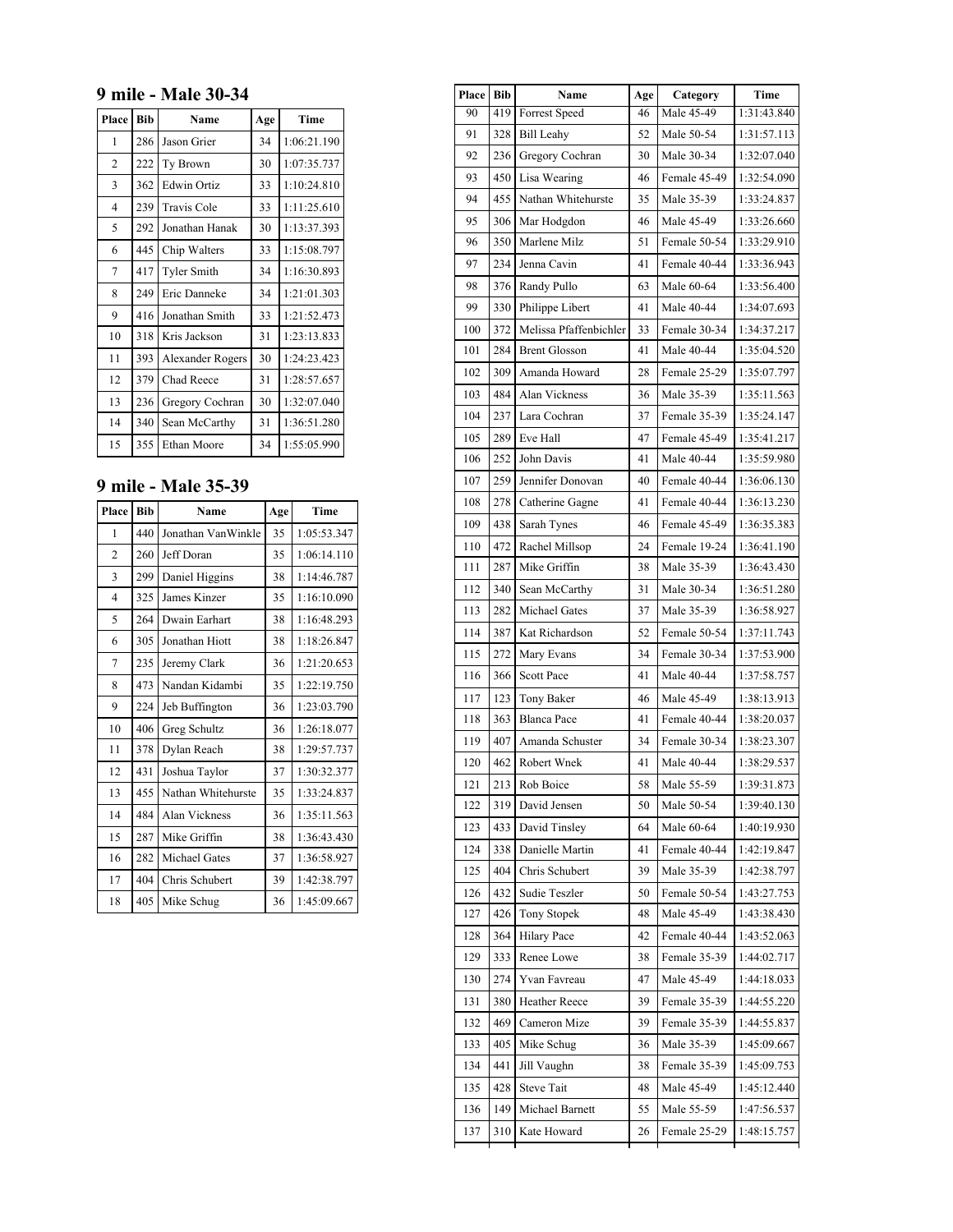#### **9 mile - Male 40-44**

| Place          | <b>Bib</b> | Age<br>Name           |    | Time        |
|----------------|------------|-----------------------|----|-------------|
| 1              | 169        | Darby Benson          | 43 | 1:05:03.063 |
| $\overline{2}$ | 342        | Shawn McKinnon        | 40 | 1:05:15.283 |
| $\overline{3}$ | 474        | Chris Howren          | 43 | 1:14:06.440 |
| $\overline{4}$ | 470        | David Hurst           | 41 | 1:14:23.880 |
| 5              | 257        | Anthony Dembickie     | 40 | 1:15:00.177 |
| 6              | 436        | Casey Turner          | 44 | 1:15:24.953 |
| $\overline{7}$ | 317        | Takehito Ito          | 42 | 1:15:43.743 |
| 8              | 242        | Jim Corbitt           | 42 | 1:16:03.327 |
| 9              | 223        | Marc Buckman          | 40 | 1:17:26.703 |
| 10             | 365        | Joseph Pace           | 43 | 1:19:02.260 |
| 11             | 457        | Shannon Wigley        | 42 | 1:20:26.953 |
| 12             | 13         | Michael Albertson     | 44 | 1:21:23.190 |
| 13             | 371        | Nicholas Pepper       | 41 | 1:22:16.040 |
| 14             | 395        | <b>Jason Russell</b>  | 40 | 1:22:17.227 |
| 15             | 320        | <b>Brad Joiner</b>    | 43 | 1:22:22.743 |
| 16             | 401        | Gerald Schaefer       | 42 | 1:22:35.770 |
| 17             | 471        | Jeff Mahoney          | 43 | 1:23:25.033 |
| 18             | 296        | Mike Helenbrook       | 43 | 1:26:38.680 |
| 19             | 343        | <b>Bradley McLean</b> | 44 | 1:27:30.477 |
| 20             | 323        | Jon Kendall           | 43 | 1:27:49.010 |
| 21             | 276        | <b>Steve Flores</b>   | 43 | 1:29:56.447 |
| 22             | 293        | Karl Hansen           | 43 | 1:30:15.657 |
| 23             | 330        | Philippe Libert       | 41 | 1:34:07.693 |
| 24             | 284        | <b>Brent Glosson</b>  | 41 | 1:35:04.520 |
| 25             | 252        | John Davis            | 41 | 1:35:59.980 |
| 26             | 366        | <b>Scott Pace</b>     | 41 | 1:37:58.757 |
| 27             | 462        | Robert Wnek           | 41 | 1:38:29.537 |

| Place | <b>Bib</b> | Name                   | Age             | Category      | Time        |
|-------|------------|------------------------|-----------------|---------------|-------------|
| 138   | 308        | <b>Gary Holt</b>       | $\overline{51}$ | Male 50-54    | 1:48:34.750 |
| 139   | 218        | Sherylanne Branning    | 40              | Female 40-44  | 1:49:31.113 |
| 140   | 377        | Phillip Qualter        | 46              | Male 45-49    | 1:49:48.977 |
| 141   | 398        | Joy Sandoz             | 41              | Female 40-44  | 1:52:11.963 |
| 142   | 331        | Ken Locke              | 49              | Male 45-49    | 1:53:08.023 |
| 143   | 290        | Richard Hall           | 62              | Male 60-64    | 1:54:03.480 |
| 144   | 355        | Ethan Moore            | 34              | Male 30-34    | 1:55:05.990 |
| 145   | 348        | Kimberlee Miller       | 27              | Female 25-29  | 1:55:17.947 |
| 146   | 349        | Lee Miller             | 59              | Male 55-59    | 1:56:39.773 |
| 147   | 85         | Melissa Atherton       | 29              | Female 25-29  | 1:57:45.607 |
| 148   | 291        | <b>Rick Hall</b>       | 47              | Male 45-49    | 2:03:02.097 |
| 149   | 69         | Saori Araki            | 38              | Female 35-39  | 2:04:45.800 |
| 150   | 220        | Shannon Brown          | 47              | Female 45-49  | 2:06:13.183 |
| 151   | 211        | <b>Rick Blue</b>       | 67              | Male 65-69    | 2:09:28.217 |
| 152   | 240        | Randy Conner           | 62              | Male 60-64    | 2:10:00.860 |
| 153   | 261        | Lisa Dowdy             | 44              | Female 40-44  | 2:11:33.643 |
| 154   | 435        | Donna Tucker           | 44              | Female 40-44  | 2:21:44.627 |
| 155   | 216        | <b>Andrew Bramlett</b> | 7               | Male under 18 | 2:23:26.827 |
| 156   | 217        | Lewis Bramlett         | 45              | Male 45-49    | 2:23:35.707 |
| 157   | 253        | Michelle Davis         | 39              | Female 35-39  | 2:40:37.837 |
| 158   | 250        | <b>Ben Davis</b>       | 13              | Male under 18 | 2:40:38.187 |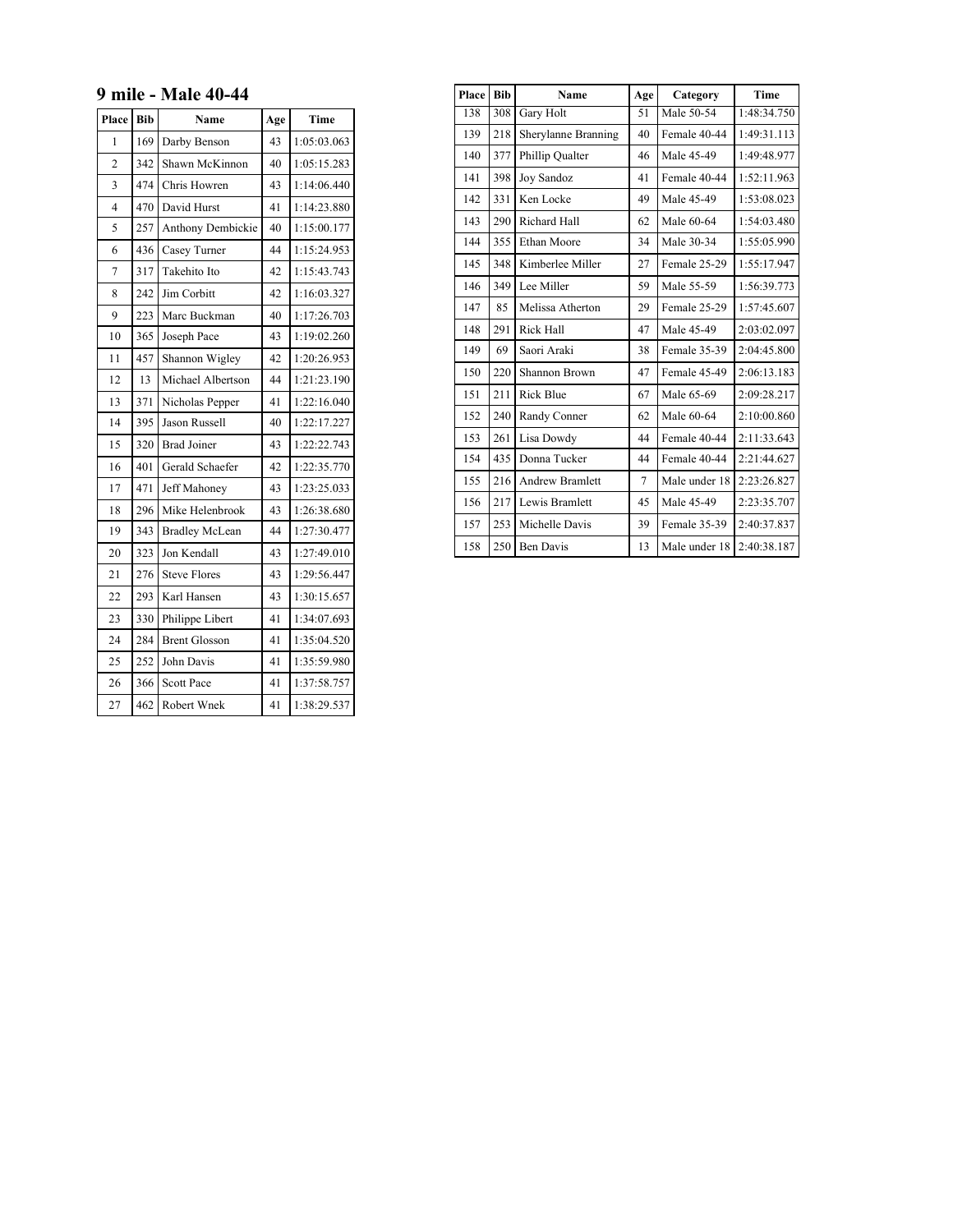#### **9 mile - Male 45-49**

| Place          | <b>Bib</b> | Name                | Age | Time        |
|----------------|------------|---------------------|-----|-------------|
| 1              | 411        | Martin Serrano      | 45  | 1:09:36.433 |
| $\overline{2}$ | 337        | Keith Marshall      | 47  | 1:11:06.587 |
| $\overline{3}$ | 241        | David Cook          | 47  | 1:15:54.037 |
| $\overline{4}$ | 3          | Mark Adamczyk       | 47  | 1:17:21.643 |
| 5              | 31         | James Allen         | 46  | 1:19:16.440 |
| 6              | 479        | Dwayne Brumlow      | 45  | 1:21:23.707 |
| $\overline{7}$ | 481        | Cameron Stewart     | 47  | 1:21:46.017 |
| 8              | 275        | Adam Feder          | 46  | 1:22:06.773 |
| 9              | 451        | Paul Wearing        | 47  | 1:23:07.257 |
| 10             | 427        | Mark Sweeney        | 48  | 1:23:16.787 |
| 11             | 394        | <b>Rhett Rogers</b> | 48  | 1:26:49.463 |
| 12             | 478        | Thomas Mengel       | 45  | 1:29:19.800 |
| 13             | 419        | Forrest Speed       | 46  | 1:31:43.840 |
| 14             | 306        | Mar Hodgdon         | 46  | 1:33:26.660 |
| 15             | 123        | Tony Baker          | 46  | 1:38:13.913 |
| 16             | 426        | Tony Stopek         | 48  | 1:43:38.430 |
| 17             | 274        | Yvan Favreau        | 47  | 1:44:18.033 |
| 18             | 428        | <b>Steve Tait</b>   | 48  | 1:45:12.440 |
| 19             | 377        | Phillip Qualter     | 46  | 1:49:48.977 |
| 20             | 331        | Ken Locke           | 49  | 1:53:08.023 |
| 21             | 291        | <b>Rick Hall</b>    | 47  | 2:03:02.097 |
| 22             | 217        | Lewis Bramlett      | 45  | 2:23:35.707 |

# **9 mile - Male 50-54**

| Place   Bib |     | Name                    | Age | Time        |
|-------------|-----|-------------------------|-----|-------------|
|             |     | 358 George Hunter Myers | 53  | 1:26:59.220 |
| 2           | 71  | Chris Archer            | 50  | 1:28:48.230 |
| 3           |     | 328 Bill Leahy          | 52  | 1:31:57.113 |
| 4           |     | 319   David Jensen      | 50  | 1:39:40.130 |
| 5           | 308 | Gary Holt               | 51  | 1:48:34.750 |

#### **9 mile - Male 55-59**

| Place          | Bib | Name            | Age | Time        |
|----------------|-----|-----------------|-----|-------------|
|                | 437 | John Turner     | 55  | 1:21:23.183 |
| $\overline{2}$ | 267 | Dan Ellithorp   | 58  | 1:25:26.257 |
| 3              | 357 | Doug Mulkey     | 57  | 1:25:50.093 |
| 4              | 213 | Rob Boice       | 58  | 1:39:31.873 |
| 5              | 149 | Michael Barnett | 55  | 1:47:56.537 |
| 6              | 349 | Lee Miller      | 59  | 1:56:39.773 |

### **9 mile - Male 60-64**

| Place   Bib    |     | Name              | Age | Time        |
|----------------|-----|-------------------|-----|-------------|
|                |     | 376   Randy Pullo | 63  | 1:33:56.400 |
| $\overline{c}$ |     | 433 David Tinsley | 64  | 1:40:19.930 |
| 3              |     | 290 Richard Hall  | 62  | 1:54:03.480 |
| 4              | 240 | Randy Conner      | 62  | 2:10:00.860 |